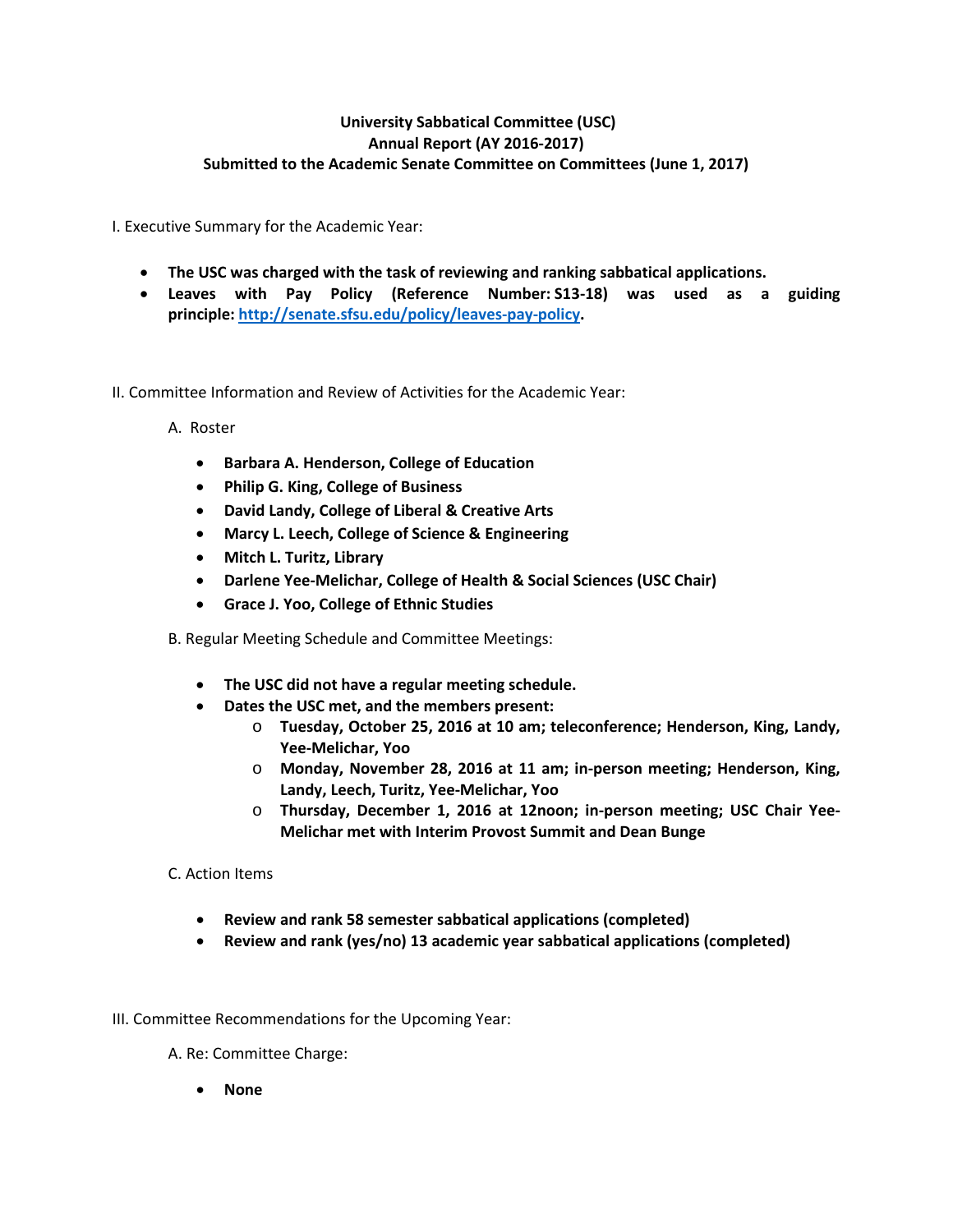## B. Re: Committee Membership:

- **Review and revise Leaves with Pay Policy (Reference Number: S13- 18; [http://senate.sfsu.edu/policy/leaves-pay-policy\)](http://senate.sfsu.edu/policy/leaves-pay-policy) with specific attention to section D. Guidelines and Procedures for Granting Sabbatical Leaves, part 4. The University Sabbatical Committee, to update number of committee members.**
- **Not all Colleges elected their USC member in a timely fashion, and this greatly affected the scheduling of the review process. In the future, all Colleges should nominate a USC member by a specific deadline.**
- **All 7 Colleges and the Library should be represented. In AY 2016-2017, College of Extended Learning was not represented.**
- C. To the Senate:
	- **Set dates earlier in the semester for sabbatical application submission to college committee, dean, and USC. Deans who are late meeting the university deadline goals are to be called out on it. If the applications are not forwarded to the USC by the timeline agreed upon by the Provost, then extra time will be allotted to the USC to turn in the results of the rankings and recommendations.**
	- **Make sure the college LWP committees are clear on how the University Sabbatical Committee ranks the applications; that is, equally across the categories, instead of weighting one category as more or less than another.**
	- **The 1000 word limit is not always adhered to. Consider enforcing this using a metric that is more easily verified, e.g., limit the number of pages, font size and margin width. This should be checked at the time of application, and not during the review process.**
	- **Ranked lists from the college committee and the Dean need improvement. Ask to receive each colleges' LWP committee memo as well as the deans' memos. College Committees AND the college deans must submit the reasons for their rankings of each candidate for Sabbaticals. This is especially important if the dean does not agree with the rankings of the college committee. Item 5a in policy #S13-18 states: "***The college/library committee and the college dean/director shall prepare rationales for each ranking. These rationales shall be preserved as information for the candidates, as evidence of the basis on which the college awards leaves with pay, and for purposes of appeals, adjudication, and grievances.***" Request that deans make a table to compare how their rankings differ from their college LWP committee rankings, as the COSE dean did, and that deans provide commentary on proposals that they ranked differently from the college committee.**
	- **The college committee and dean comments should be shared with the applicants so that they may benefit from the feedback in order to enhance subsequent applications as needed.**
	- **A note should be added to the sabbatical application to the effect of, "anyone who does not fulfill their sabbatical as stated in their application, may face possible negative evaluations in future sabbatical application."**
	- **Not to go to an electronic system until and unless they are really ready to make it efficient and not more burdensome (the DRC online process was far worse). Once ready, can we push to have these sabbatical applications onto inter-folio or on e-folio system?**